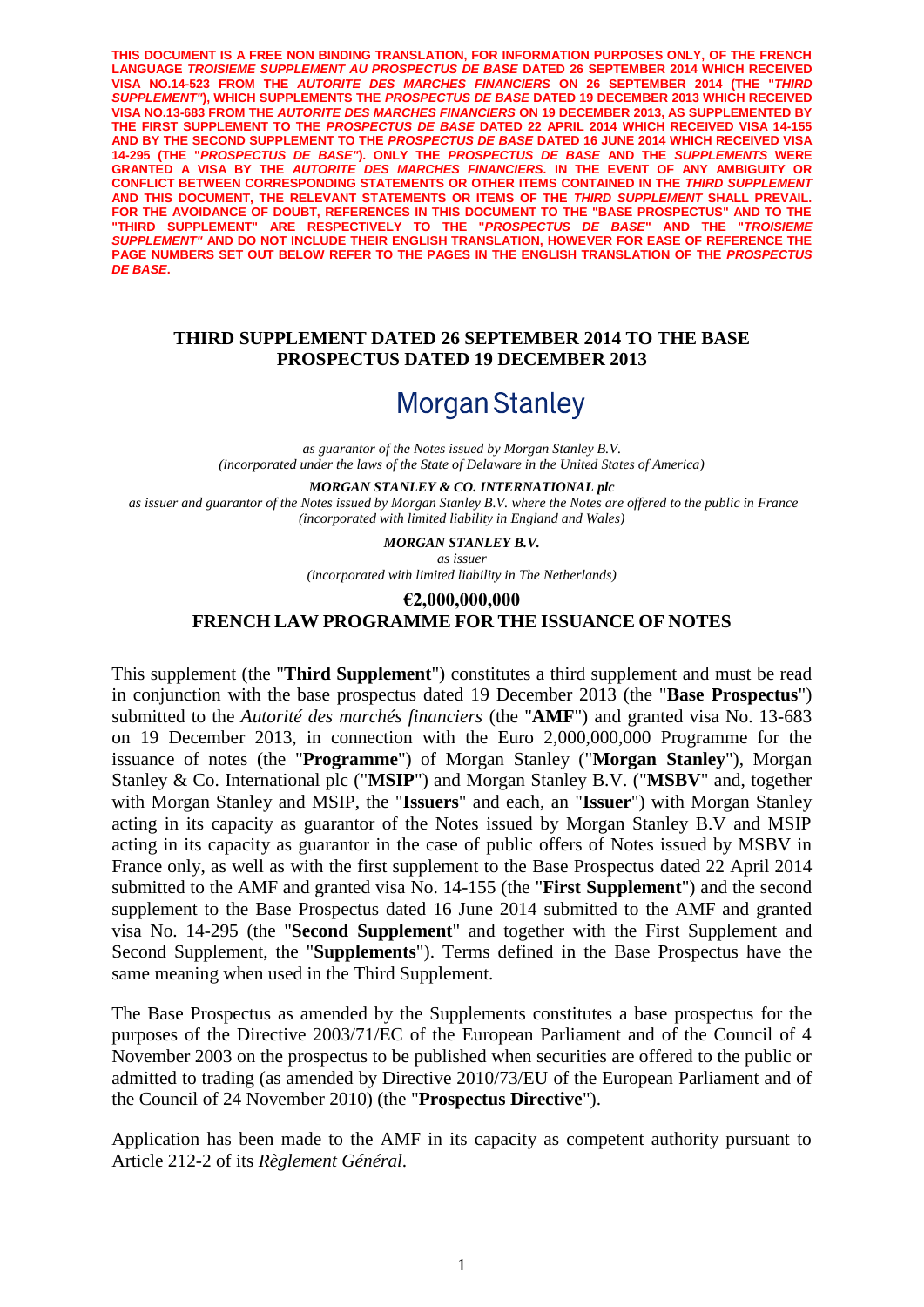This Third Supplement has been prepared pursuant to Article 16.1 of the Prospectus Directive and Article 212-25 of the *Règlement Général* of the AMF for the purposes of incorporating by reference:

- (a) the publication by MSI plc, of its half-yearly financial report for the period ending 30 June 2014 (the "**MSIP 2014 Half-yearly Financial Statements**") as set out in "Part A" of this Third Supplement;
- (b) the publication by MSBV, of its interim financial report for the period ending 30 June 2014 (the "**MSBV 2014 Interim Financial Statements**") as set out in "Part B" of this Third Supplement;
- (c) the publication by Morgan Stanley of its quarterly report on form 10-Q for the quarterly period ending 30 June 2014 (the "**Morgan Stanley June 10-Q**" and together with the MSI plc 2014 Half-yearly Financial Statements and the MSBV 2014 Interim Financial Statements, the "**June 2014 Financial Statements**") as set out in "Part C" of this Third Supplement; and
- (d) certain consequential amendments to be made to the summary in the Base Prospectus pursuant to the publication of the June 2014 Financial Statements, as set out in "Part D" of this Third Supplement.

This Third Supplement must be read and interpreted in conjunction with the MSIP 2014 Halfyearly Financial Statements (in the English language), the MSBV 2014 Interim Financial Statements (in the English language) and the Morgan Stanley June 10-Q (in the English language), which have been previously filed with the AMF. The MSIP 2014 Half-yearly Financial Statements, the MSBV 2014 Interim Financial Statements and the Morgan Stanley June 10-Q are incorporated by reference into and shall be deemed to form part of this Third Supplement.

A copy of this Third Supplement shall be available on the websites (i) of the AMF (www.amf-france.org) and (ii) the Issuers (www.morganstanleyiq.eu) and copies will be available in physical or electronic form, during usual business hours on any weekday, for inspection at the principal executive offices of Morgan Stanley, the registered offices of MSIP and MSBV and at the specified offices of the Paying Agents.

The June 2014 Financial Statements incorporated by reference in this Third Supplement to the Base Prospectus (i) are available on the website of the Guarantor (www.morganstanley.com) and (ii) may be obtained, without charge on request, during normal business days and hours, at the principal executive offices of Morgan Stanley and the registered offices of MSIP and MSBV and at the specified offices of the Paying Agents.

In accordance with Article 16.2 of the Prospectus Directive and Article 212-25 II of the *Règlement Général* of the AMF, investors who have agreed to purchase or subscribe for Notes before this Third Supplement is published have the right, no later than 30 September 2014, to withdraw their acceptance.

Save as disclosed in this Third Supplement, no new fact, mistake or inaccuracy has occurred or has been observed which is capable of affecting the assessment of the Notes since the publication of the Base Prospectus.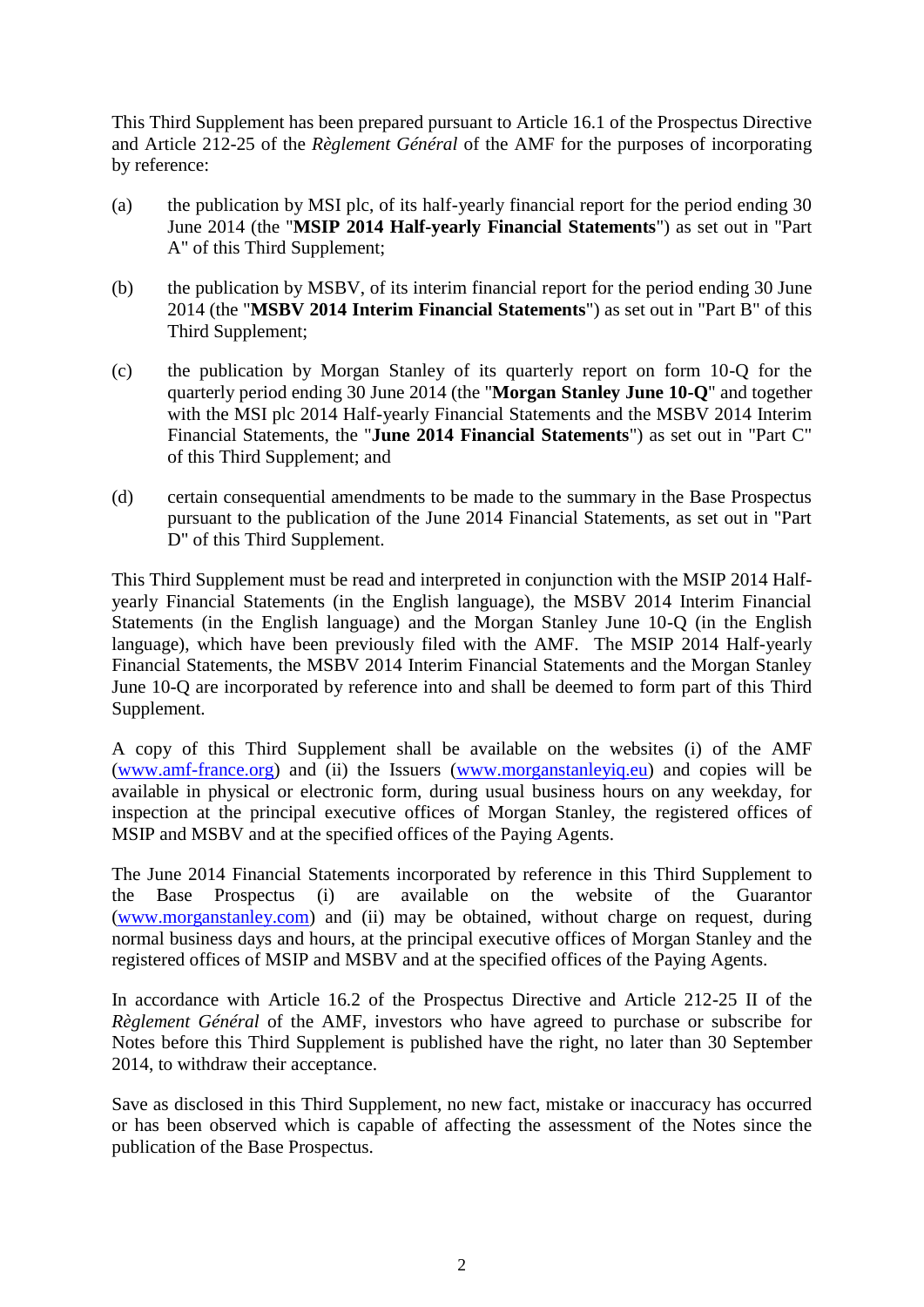To the extent that there is any inconsistency between any statement in this Third Supplement and any statement in or incorporated by reference into the Base Prospectus, the statements of this Third Supplement shall prevail.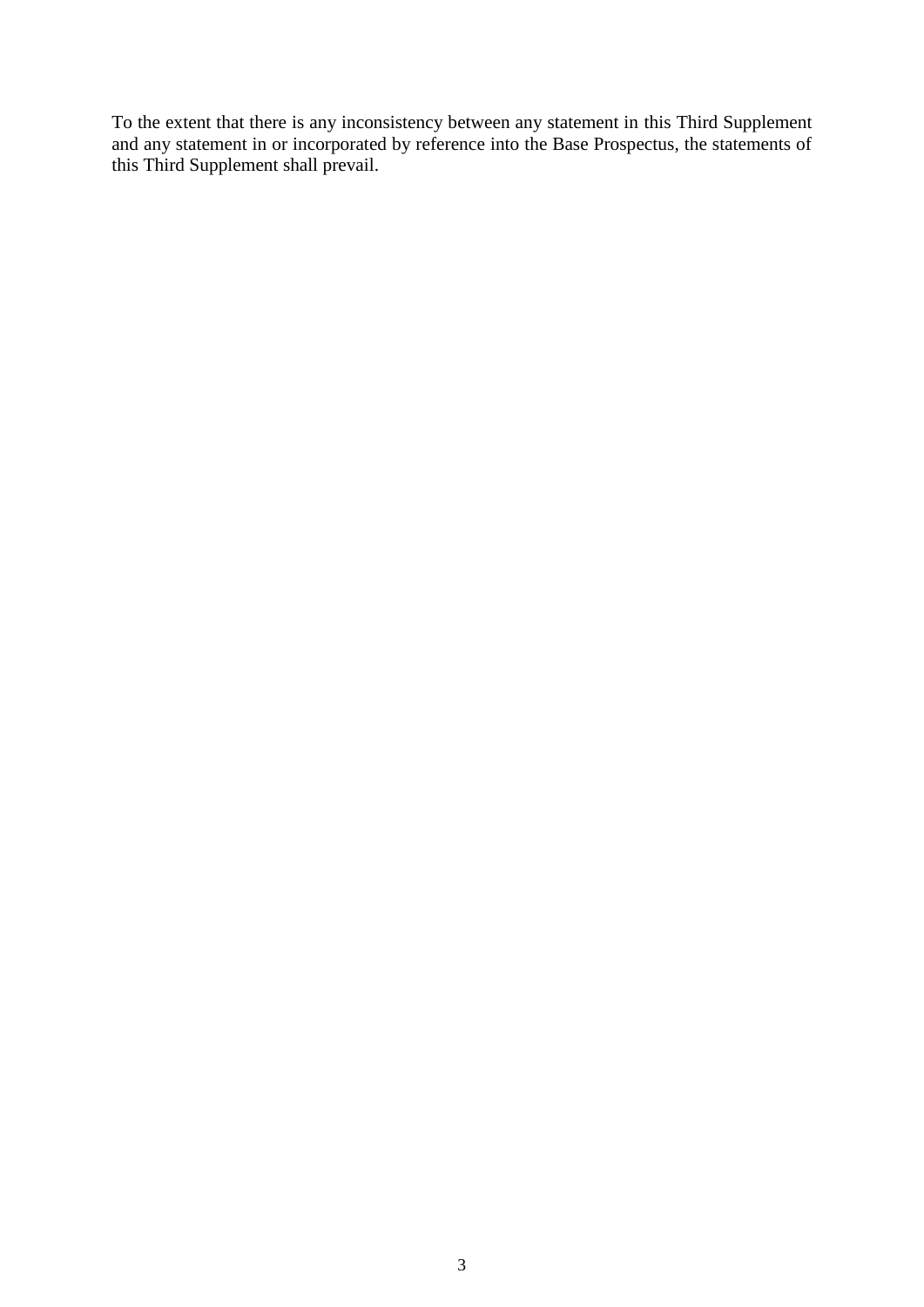## **TABLE OF CONTENTS**

| PART A Incorporation by reference: MSIP 2014 Half-yearly Financial Statements 5 |  |
|---------------------------------------------------------------------------------|--|
|                                                                                 |  |
|                                                                                 |  |
|                                                                                 |  |
|                                                                                 |  |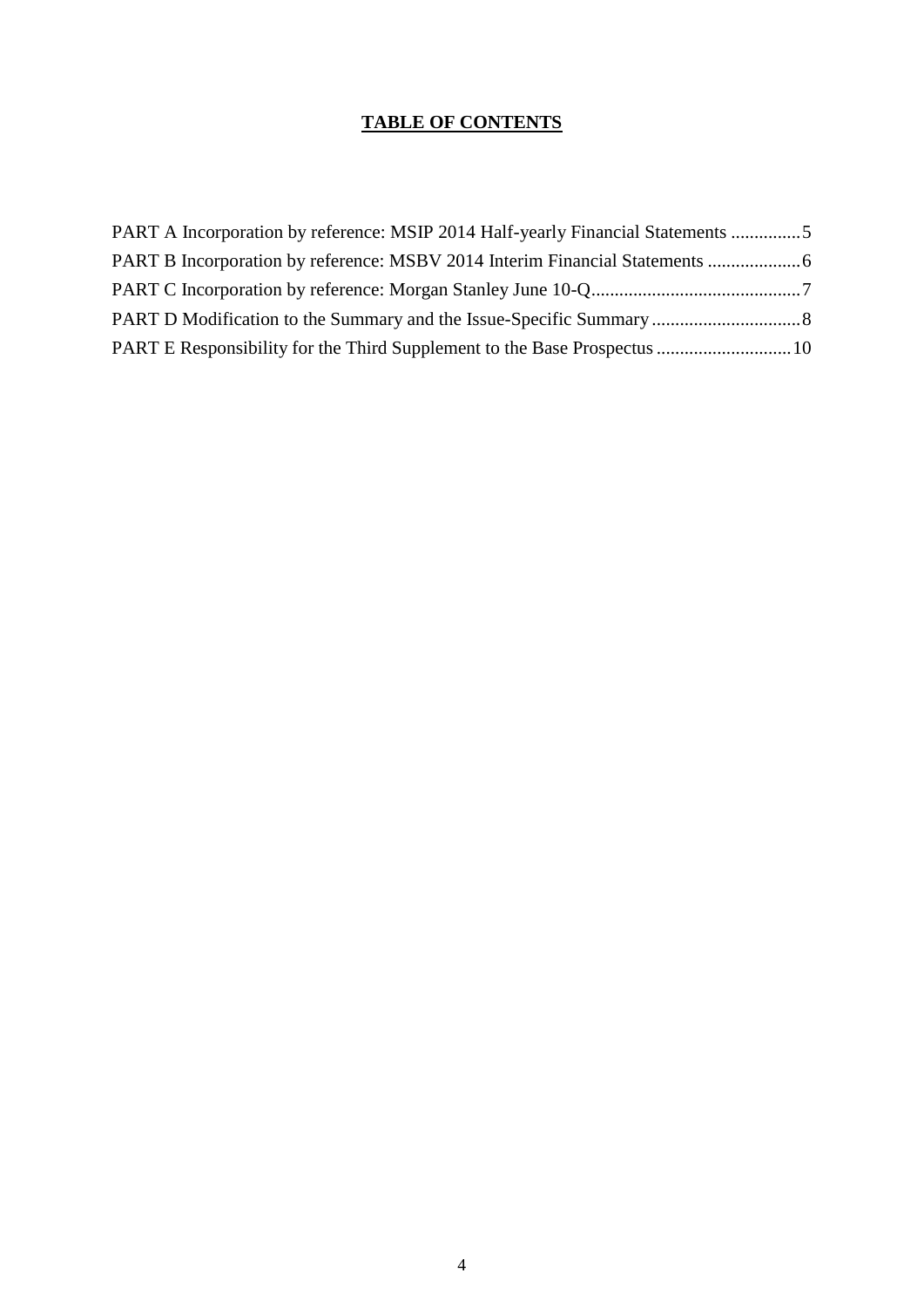## **PART A**

#### **INCORPORATION BY REFERENCE: MSIP 2014 HALF-YEARLY FINANCIAL**

## **STATEMENTS**

This Third Supplement incorporates by reference the MSIP 2014 Half-yearly Financial Statements and supplements the section entitled "*Documents incorporated by reference*" contained on pages 50 to 55 of the Base Prospectus.

The information incorporated by reference must be read in conjunction with the crossreference table below which supplements the table of information incorporated by reference in the section entitled "*Documents incorporated by reference*" of the Base Prospectus.

#### **Table of information incorporated by reference**

| Morgan Stanley & Co.<br><b>International plc</b>                         |     | <b>Information incorporated by reference</b>                              | Page     |
|--------------------------------------------------------------------------|-----|---------------------------------------------------------------------------|----------|
| Half-yearly financial report for<br>the six months ended 30 June<br>2014 | (1) | <b>Interim Management Report</b>                                          | $1 - 10$ |
|                                                                          | (2) | Director's Responsibility Statement                                       | 11       |
|                                                                          | (3) | Independent Review Report to<br>Morgan Stanley & Co. International<br>plc | 12       |
|                                                                          | (4) | <b>Condensed Consolidated Income</b><br><b>Statement</b>                  | 13       |
|                                                                          | (5) | <b>Condensed Consolidated Statement of</b><br>Comprehensive Income        | 14       |
|                                                                          | (6) | <b>Condensed Consolidated Statement of</b><br>Changes in Equity           | 15       |
|                                                                          | (7) | <b>Condensed Consolidated Statement of</b><br><b>Financial Position</b>   | 16       |
|                                                                          | (8) | <b>Condensed Consolidated Statement of</b><br><b>Cash Flows</b>           | 17       |
|                                                                          | (9) | Notes to the Condensed Consolidated<br><b>Financial Statements</b>        | 18-71    |
|                                                                          |     |                                                                           |          |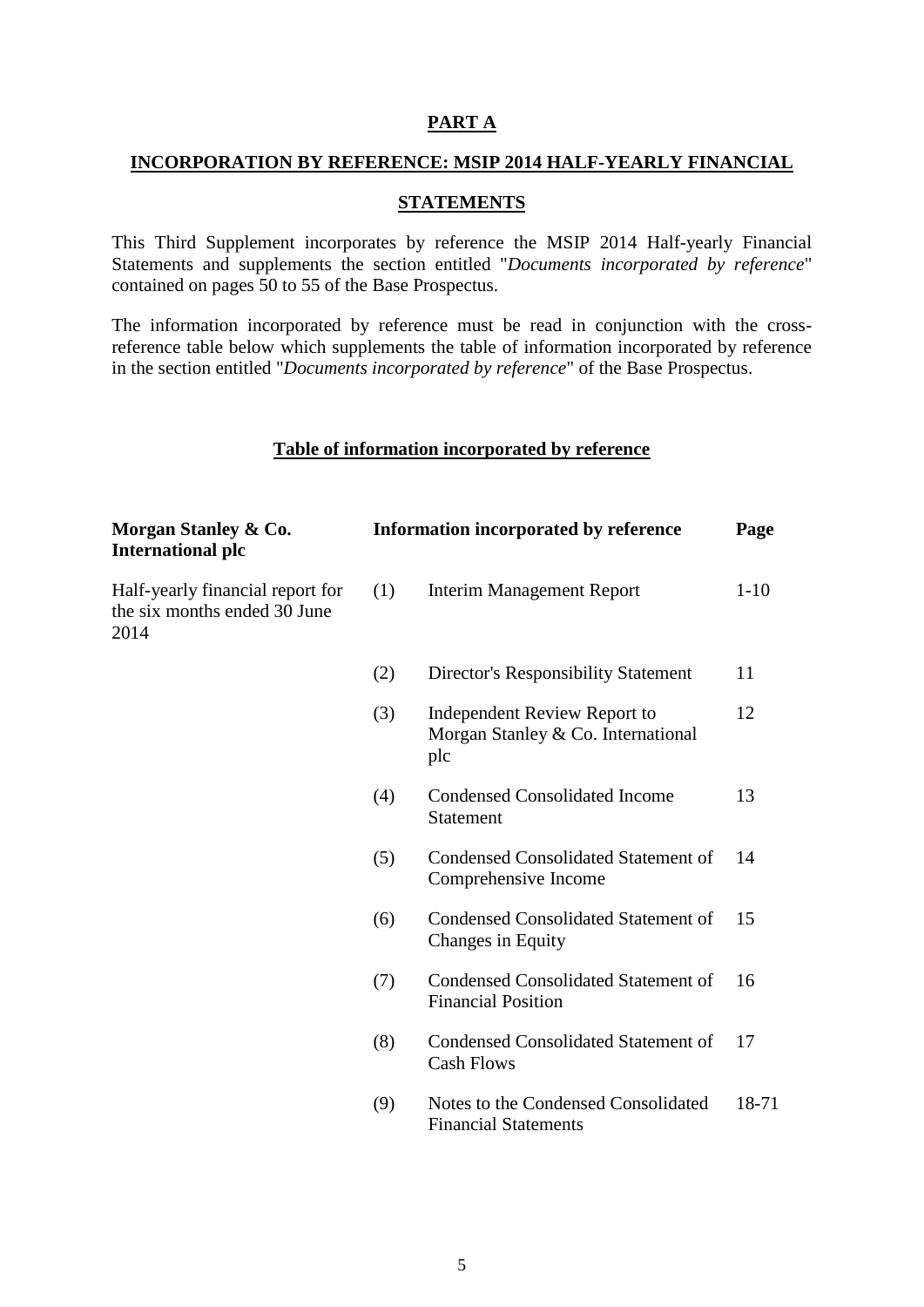#### **PART B**

#### **INCORPORATION BY REFERENCE: MSBV 2014 INTERIM FINANCIAL**

#### **STATEMENTS**

This Third Supplement incorporates by reference the MSBV 2014 Interim Financial Statements and supplements the section entitled "*Documents incorporated by reference*" contained on pages 50 to 55 of the Base Prospectus.

The information incorporated by reference must be read in conjunction with the crossreference table below which supplements the table of information incorporated by reference in the section entitled "*Documents incorporated by reference*" of the Base Prospectus.

| <b>Morgan Stanley B.V.</b>                                        |     | Information incorporated by reference                       | Page      |
|-------------------------------------------------------------------|-----|-------------------------------------------------------------|-----------|
| Interim financial report for the<br>six months ended 30 June 2014 | (1) | Interim Management Report                                   | $1-6$     |
|                                                                   | (2) | <b>Director's Responsibility Statement</b>                  | 7         |
|                                                                   | (3) | Condensed Statement of<br>Comprehensive Income              | 8         |
|                                                                   | (4) | Condensed Statement of Changes in<br>Equity                 | 9         |
|                                                                   | (5) | <b>Condensed Statement of Financial</b><br>Position         | 10        |
|                                                                   | (6) | <b>Condensed Statement of Cash Flows</b>                    | 11        |
|                                                                   | (7) | Notes to the Condensed Financial<br><b>Statements</b>       | $12 - 40$ |
|                                                                   | (8) | Review Report to the Shareholders of<br>Morgan Stanley B.V. | 41        |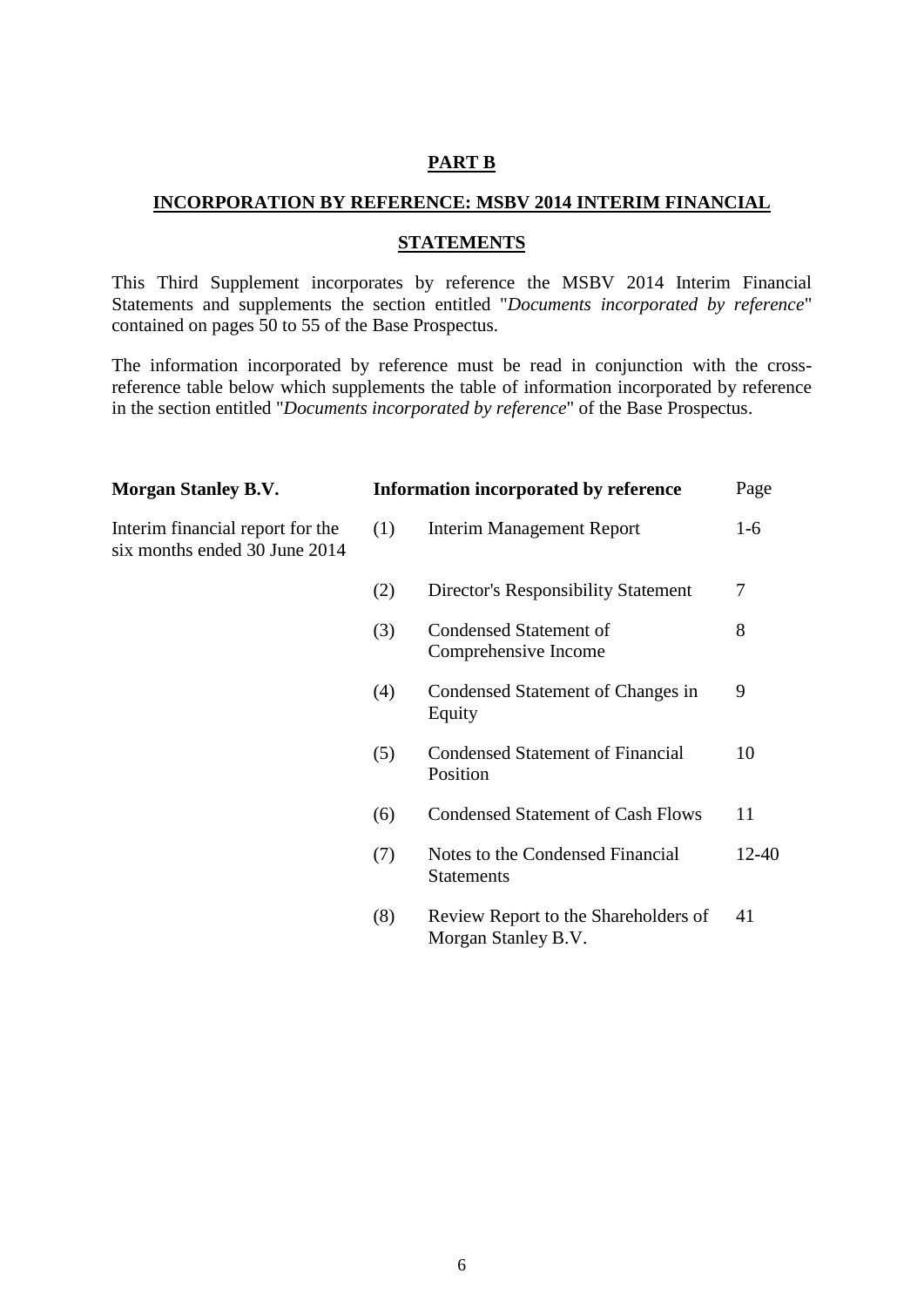## **PART C**

## **INCORPORATION BY REFERENCE: MORGAN STANLEY JUNE 10-Q**

This Third Supplement incorporates by reference the Morgan Stanley June 10-Q and supplements the section entitled "*Documents incorporated by reference*" contained on pages 50 to 55 of the Base Prospectus.

The information incorporated by reference must be read in conjunction with the crossreference table below which supplements the table of information incorporated by reference in the section entitled "*Documents incorporated by reference*" of the Base Prospectus.

| <b>Morgan Stanley</b>                                                                       | Information incorporated by reference | Page                     |
|---------------------------------------------------------------------------------------------|---------------------------------------|--------------------------|
| Quarterly Report on Form 10- The entire document<br>Q for the quarter ended 30<br>June 2014 |                                       | $\overline{\phantom{0}}$ |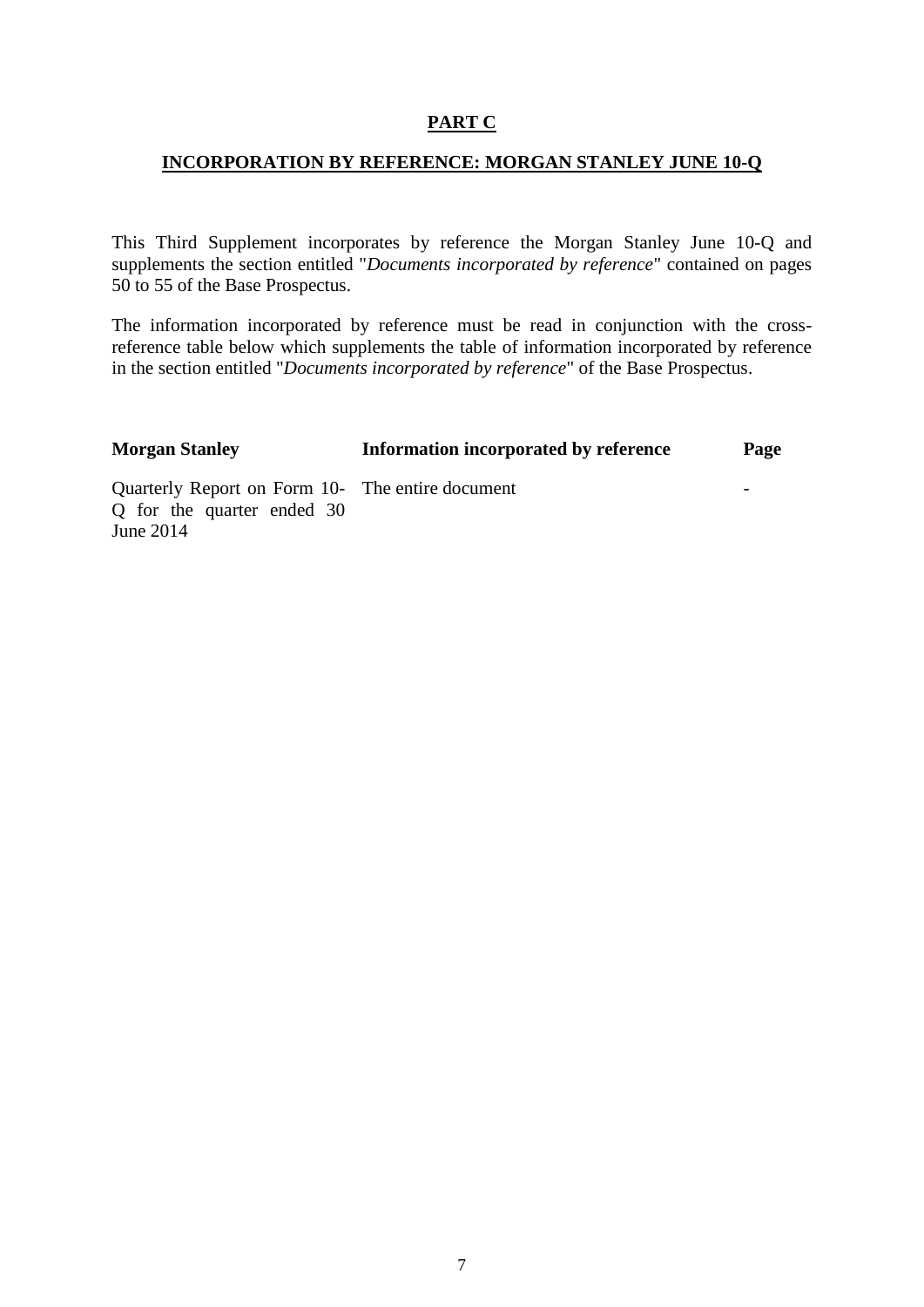## **PART D**

## **MODIFICATION TO THE SUMMARY AND THE ISSUE-SPECIFIC SUMMARY**

Element B.12 (*Selected Historical Key Financial Information*) of the Summary and of the Issue-Specific Summary as modified below replaces the selected key financial information relating to Morgan Stanley, MSIP and MSBV set out in Element B.12 (*Selected Historical Key Financial Information*) at pages 4, 5, 6, 325, 326 and 327 of the Base Prospectus.

| <b>B.12</b> | <b>Selected</b>                                                 | Selected key financial information relating to Morgan                 |                 |                                                              |                             |                                                                 |
|-------------|-----------------------------------------------------------------|-----------------------------------------------------------------------|-----------------|--------------------------------------------------------------|-----------------------------|-----------------------------------------------------------------|
|             | historical key                                                  | <b>Stanley:</b>                                                       |                 |                                                              |                             |                                                                 |
|             | financial                                                       |                                                                       |                 |                                                              |                             |                                                                 |
|             | information:                                                    |                                                                       |                 |                                                              |                             |                                                                 |
|             | Balance Sheet $(\text{$$ in millions})$<br>At<br>At 31<br>At 31 |                                                                       |                 |                                                              |                             |                                                                 |
|             |                                                                 |                                                                       | <b>December</b> | <b>December</b>                                              |                             | 30 June                                                         |
|             |                                                                 |                                                                       | 2012            | 2013                                                         | 2013                        | 2014                                                            |
|             |                                                                 | Total assets                                                          | 780,960         | 832,702                                                      | 802,691                     | 826,568                                                         |
|             |                                                                 | Total liabilities, redeemable                                         |                 |                                                              |                             |                                                                 |
|             |                                                                 | noncontrolling interests and                                          |                 |                                                              |                             |                                                                 |
|             |                                                                 | equity                                                                | 780,960         | 832,702                                                      | 802,691                     | 826,568                                                         |
|             |                                                                 |                                                                       |                 |                                                              |                             |                                                                 |
|             |                                                                 | Consolidated<br>Income                                                |                 |                                                              |                             |                                                                 |
|             |                                                                 | Statement (\$ in millions)                                            | 31 Dec          | 31 Dec                                                       | Six months ended<br>30 June |                                                                 |
|             |                                                                 |                                                                       | 2012            | 2013                                                         | 2013                        | 2014                                                            |
|             |                                                                 | Net revenues                                                          | 26,102          | 32,417                                                       | 16,683                      | 17,555                                                          |
|             |                                                                 | continuing<br><i>Income</i><br>from                                   |                 |                                                              |                             |                                                                 |
|             |                                                                 | operations before tax                                                 | 520             | 4,482                                                        | 3,397                       | 4,258                                                           |
|             |                                                                 | Net income                                                            | 716             | 3,613                                                        | 2,422                       | 3,501                                                           |
|             |                                                                 |                                                                       |                 | of Morgan Stanley since 30 June 2014, the date of the latest |                             | nor any significant change in the financial or trading position |
|             |                                                                 | published interim (unaudited) financial statements<br>Morgan Stanley. |                 |                                                              |                             | - of                                                            |
|             |                                                                 | Selected key financial information relating to MSIP:                  |                 |                                                              |                             |                                                                 |
|             |                                                                 | Balance Sheet (\$ in millions)                                        | 31 Dec<br>2012  | 31 Dec<br>2013                                               | 30 June<br>2013             | 2014                                                            |
|             |                                                                 | Total assets                                                          |                 |                                                              |                             |                                                                 |
|             |                                                                 | Total liabilities and equity                                          | 552,841         | 519,566                                                      | 613,232<br>613,232          | 471,255<br>471,255                                              |
|             |                                                                 |                                                                       | 552,841         | 519,566                                                      |                             |                                                                 |
|             |                                                                 | Consolidated<br>Income                                                |                 |                                                              | Six months ended            |                                                                 |
|             |                                                                 | Statement $(\$ in \ millions)$                                        | 31 Dec          | 31 Dec                                                       | 30 June                     |                                                                 |
|             |                                                                 |                                                                       | 2012            | 2013                                                         | 2013                        | 2014                                                            |
|             |                                                                 | on financial<br>Net gains<br>instruments<br>classified<br>as          |                 |                                                              |                             |                                                                 |
|             |                                                                 | held for trading                                                      | 3,571           | 4,082                                                        | 1,953                       | 2,201                                                           |
|             |                                                                 | Profit (loss) before tax                                              | 242             | 173                                                          | (136)                       | 362                                                             |
|             |                                                                 | $(\text{loss})$<br>Profit<br>for<br>the<br>year/period                | 9               | 37                                                           | (192)                       | 234                                                             |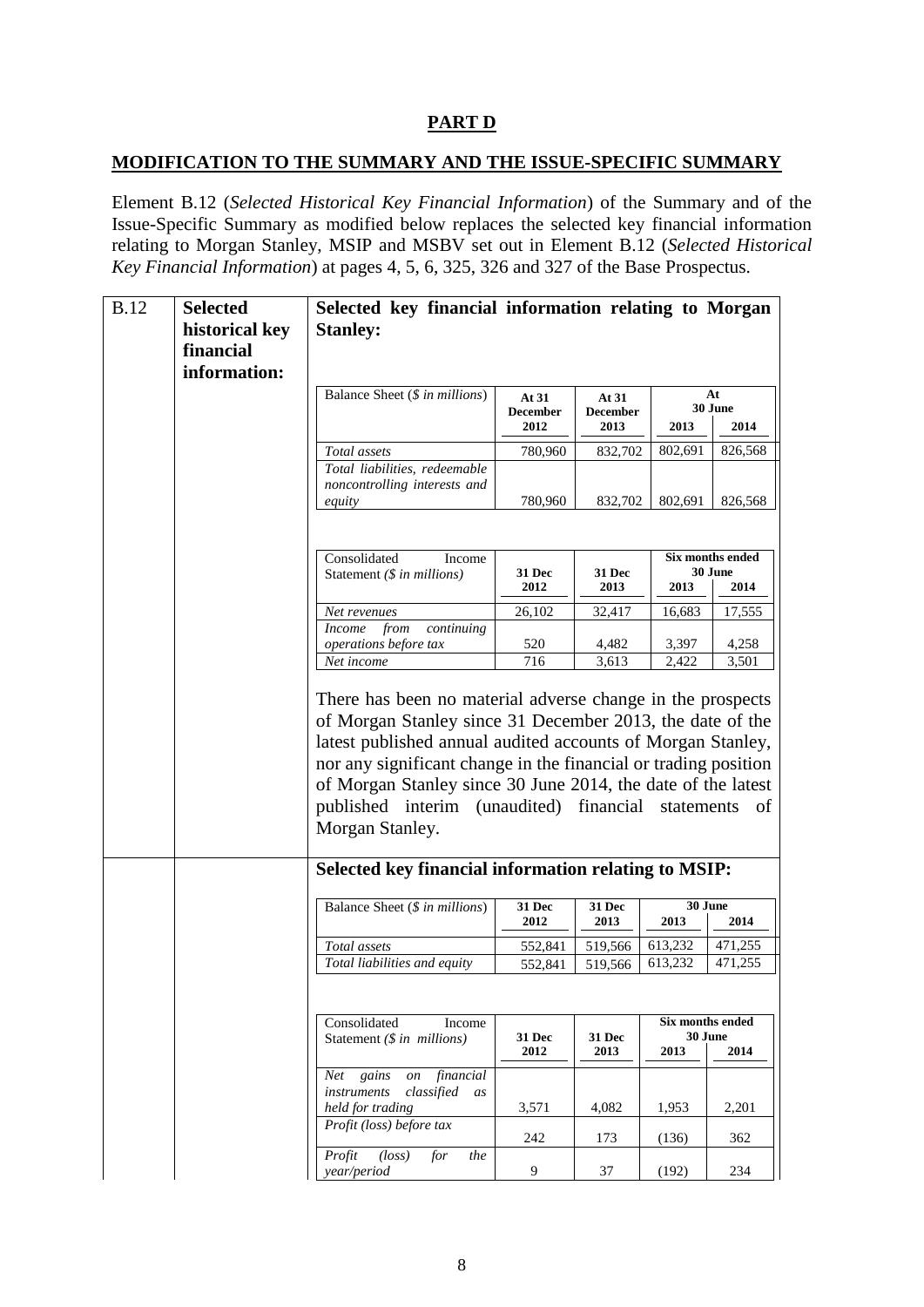| There has been no material adverse change in the prospects<br>of MSIP since 31 December 2013, the date of the latest<br>published annual audited accounts of MSIP, nor any<br>significant change in the financial or trading position of the<br>MSIP Group since 30 June 2014, the date of the latest<br>published interim financial statements of MSIP.  |                |                |                             |            |  |
|-----------------------------------------------------------------------------------------------------------------------------------------------------------------------------------------------------------------------------------------------------------------------------------------------------------------------------------------------------------|----------------|----------------|-----------------------------|------------|--|
| <b>Selected key financial information relating to MSBV:</b><br>Statement of financial<br>position (in EUR '000)                                                                                                                                                                                                                                           | 31 Dec<br>2012 | 31 Dec<br>2013 | Six months ended<br>30 June |            |  |
|                                                                                                                                                                                                                                                                                                                                                           |                |                | 2013                        | 2014       |  |
| Total assets<br>Total<br>liabilities<br>and                                                                                                                                                                                                                                                                                                               | 6,519,685      | 8,170,610      | 9,598,730                   | 10,367,333 |  |
| equity                                                                                                                                                                                                                                                                                                                                                    | 6,519,685      | 8,170,610      | 9,598,730                   | 10,367,333 |  |
| (in EUR 7000)<br>Net gains/ (losses) on<br>financial instruments<br>classified as held for                                                                                                                                                                                                                                                                | 2012           | 2013           | 2013                        | 2014       |  |
| trading<br>Net gains/ (losses) on<br>financial instruments<br>designated<br>at fair<br>value through profit or                                                                                                                                                                                                                                            | (81,202)       | 509, 271       | 17,643                      | 428,918    |  |
| loss                                                                                                                                                                                                                                                                                                                                                      | 81,202         | (509, 271)     | (17, 643)                   | (428, 918) |  |
| Profit before income<br>tax                                                                                                                                                                                                                                                                                                                               | 4,875          | 6,094          | 3,005                       | 3,101      |  |
| Profit<br>and<br>total<br>comprehensive income<br>for the year/period                                                                                                                                                                                                                                                                                     | 3,679          | 4,576          | 2,254                       | 2,326      |  |
| There has been no material adverse change in the prospects<br>of MSBV since 31 December 2013, the date of the latest<br>published annual audited accounts of MSBV, nor any<br>significant change in the financial or trading position of<br>MSBV since 30 June 2014, the date of the latest published<br>interim (reviewed) financial statements of MSBV. |                |                |                             |            |  |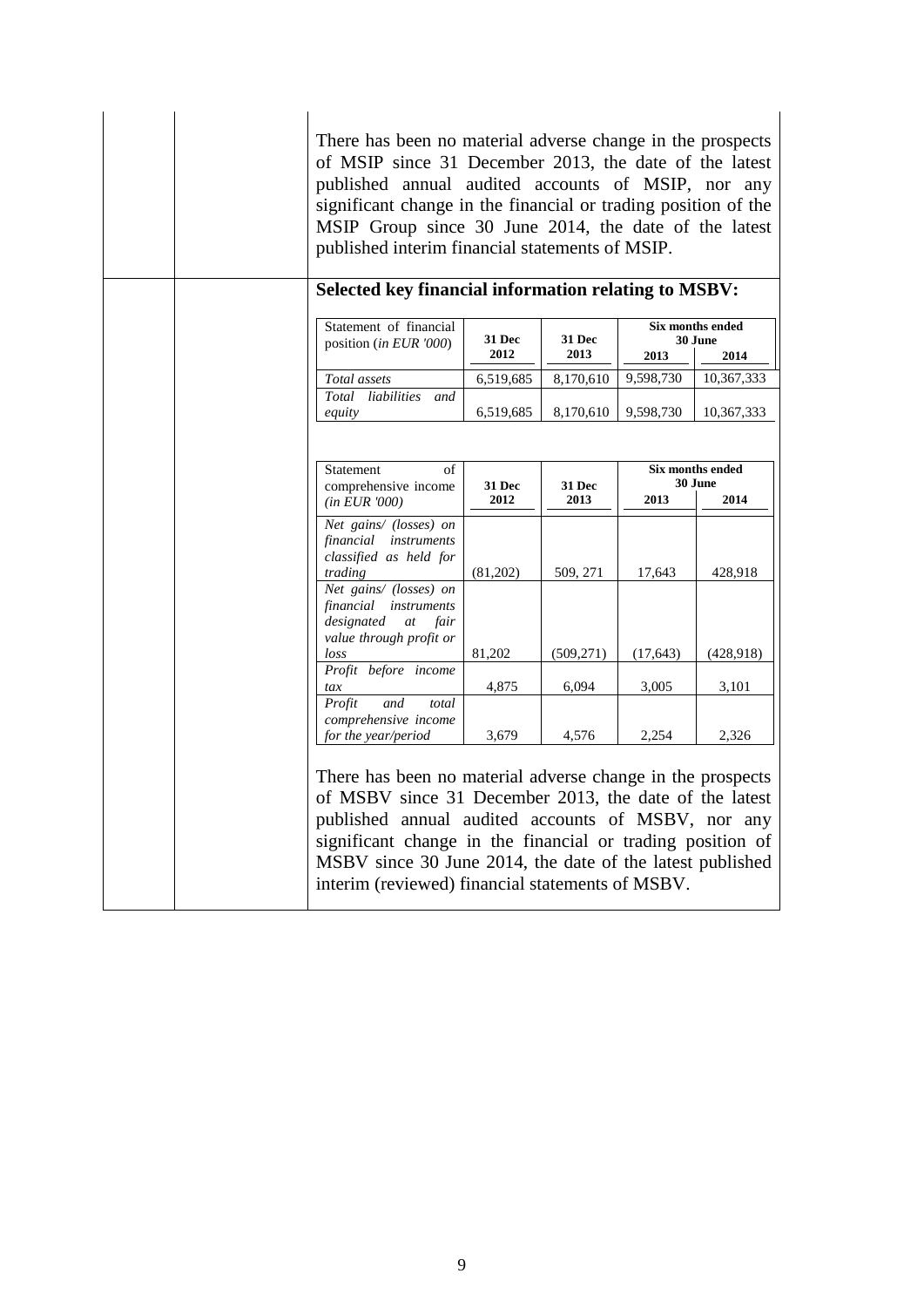## **PART E**

## **RESPONSIBILITY FOR THE THIRD SUPPLEMENT TO THE BASE PROSPECTUS**

#### **Persons responsible for this Supplement**

We hereby certify, after having taken all reasonable care to ensure that such is the case, that the information contained in this Third Supplement to Base Prospectus (except the information relating to the Notes, MSIP and MSBV) is, to the best of our knowledge, in accordance with the facts and contains no omission likely to affect its import.

> **Morgan Stanley** 1585 Broadway New York, New York 10036 U.S.A.

Duly represented by: Kevin Sheehan in its capacity as Assistant Treasurer

on 26 September 2014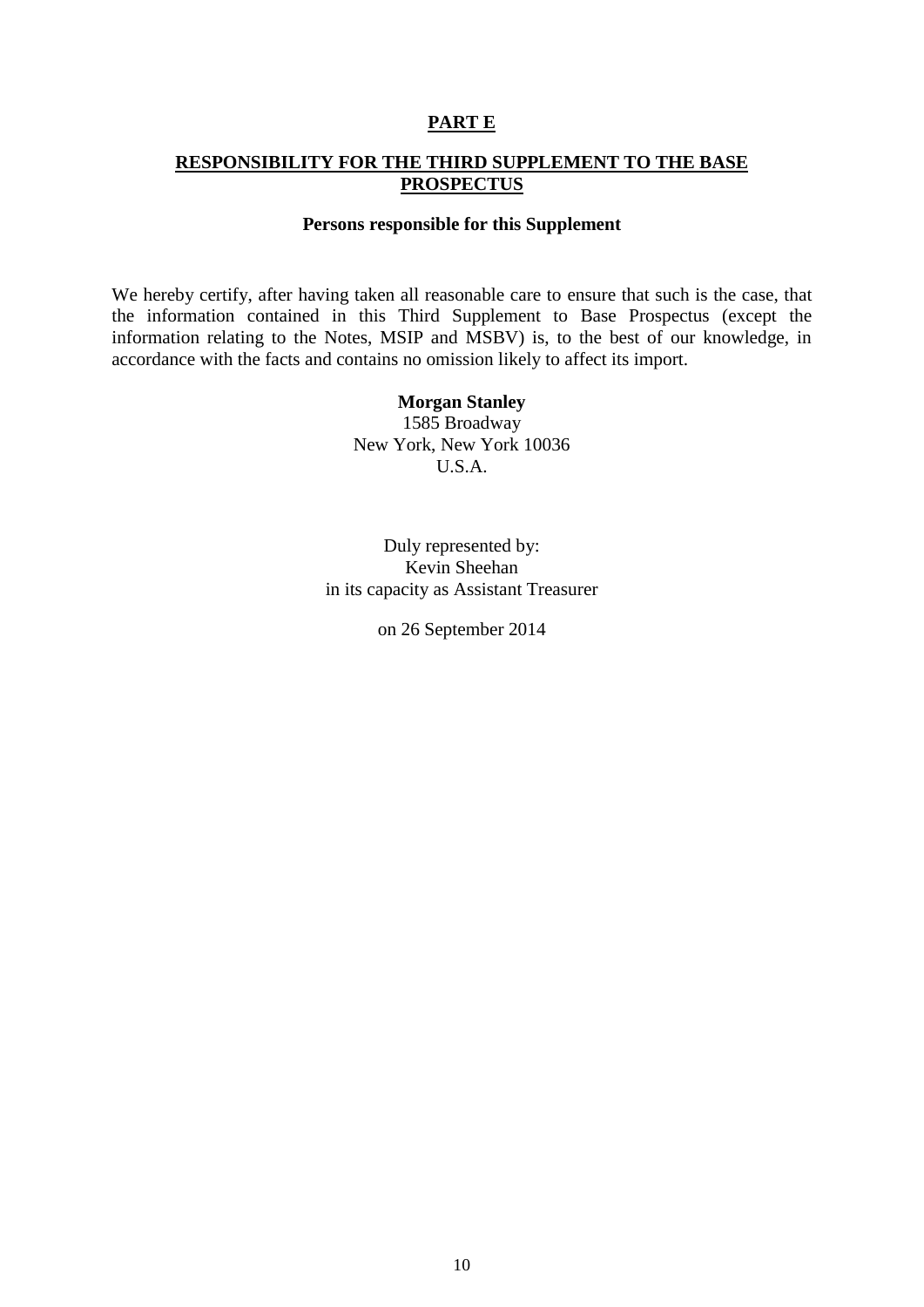We hereby certify, after having taken all reasonable care to ensure that such is the case, that the information contained in this Third Supplement to Base Prospectus (except the information relating to Morgan Stanley and MSBV) is, to the best of our knowledge, in accordance with the facts and contains no omission likely to affect its import.

#### **Morgan Stanley & Co. International plc**

25 Cabot Square Canary Wharf London E14 4QA United Kingdom

Duly represented by: Robert Rooney in his capacity as Director

on 26 September 2014